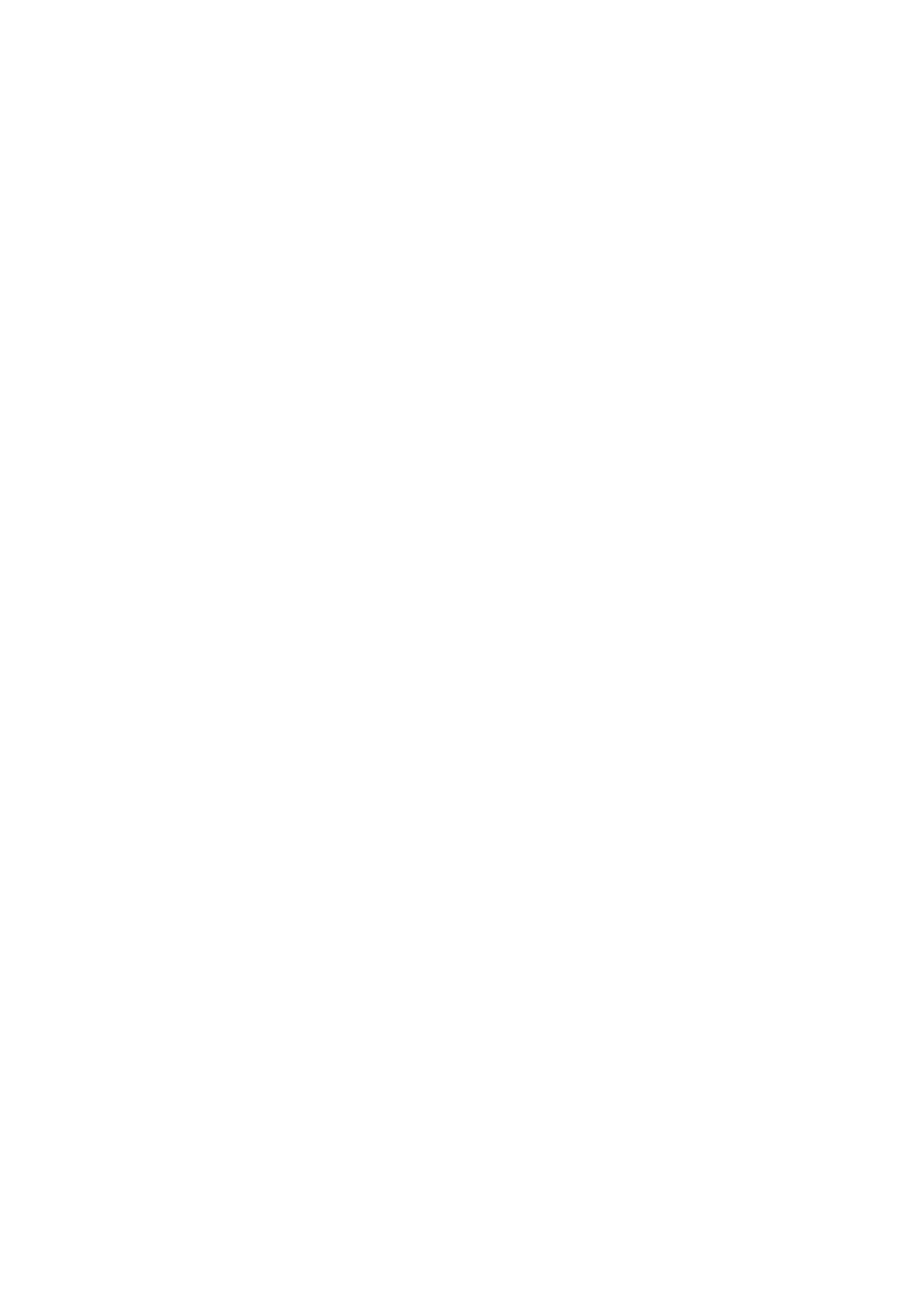combined accelerometry and heart rate monitoring, using the physical activity monitoringdevice *ActiHeart*  (Cambridge Neurotechnology Ltd., Papworth, Cambridge, UK). The *ActiHeart* device objectively and validly measures PALs (Crouter, Churilla, & Bassett, 2008), and has been validated and proven a feasible instrument in the target population of school-aged children and adolescents (Butte et al., 2010; Corder, Brage, Wareham, & Ekelund, 2007; Slingerland, Oomen, & Borghouts, 2011).

26 ninth grade school students (*M*=15.28 years, *SD*=.47) of a German secondary school took part in the study. They wore the *Actiheart* the whole day for one week, including weekend and except for sleep. All students followed the same school schedule and participated in the same classes.

The *ActiHeart* device was attached to participants via two ECG electrodes on the chest (Figure 1). The *ActiHearts*were set to record heart rate in short-term recording mode continuously over 30-seconds epochs. Recorded data was analyzed using *ActiHeart* software



*Figure 1. ActiHeartset-up (Crawlea, 2003)*

(Version 4.032, Cambridge Neurotechnology Ltd., Papworth, Cambridge, UK).

## **RESULTS**

*Table 1. PALs (MET) for time spend in school (school time), way to school (transportation), class time, recess time, leisure time, school week, and weekend*

| Activity category                                                                                                                               | M                                                           | SD                                               |
|-------------------------------------------------------------------------------------------------------------------------------------------------|-------------------------------------------------------------|--------------------------------------------------|
| Time spend in school (school)<br>time)<br>Way to school (transportation)<br>Recess time<br>Class time<br>Leisure time<br>School week<br>Weekend | 1.68<br>2.8<br>2.4<br>1.58<br>1.94<br>$1.86^{\circ}$<br>17c | $\frac{2}{49}$<br>.36<br>.17<br>.17<br>21<br>-28 |
|                                                                                                                                                 |                                                             |                                                  |

*Note. N*=26. Means with same subscripts are significantly different at the  $p<01$ . Means with same superscripts are significantly different at the *p*<.05.

The way to school (transportation) significantly (*p*<.01) adds above-average school time PALs (*M*= 2.8 MET, *SD*=.49), although, active transportation was not common for the German sample. However, active transportation did not accumulate higher amounts and levels of physical activity compared to passive transportation.

Students showed significantly  $(p<01)$  higher



*Figure 2. PALs for days with PE (top) to days without PE (bottom)*